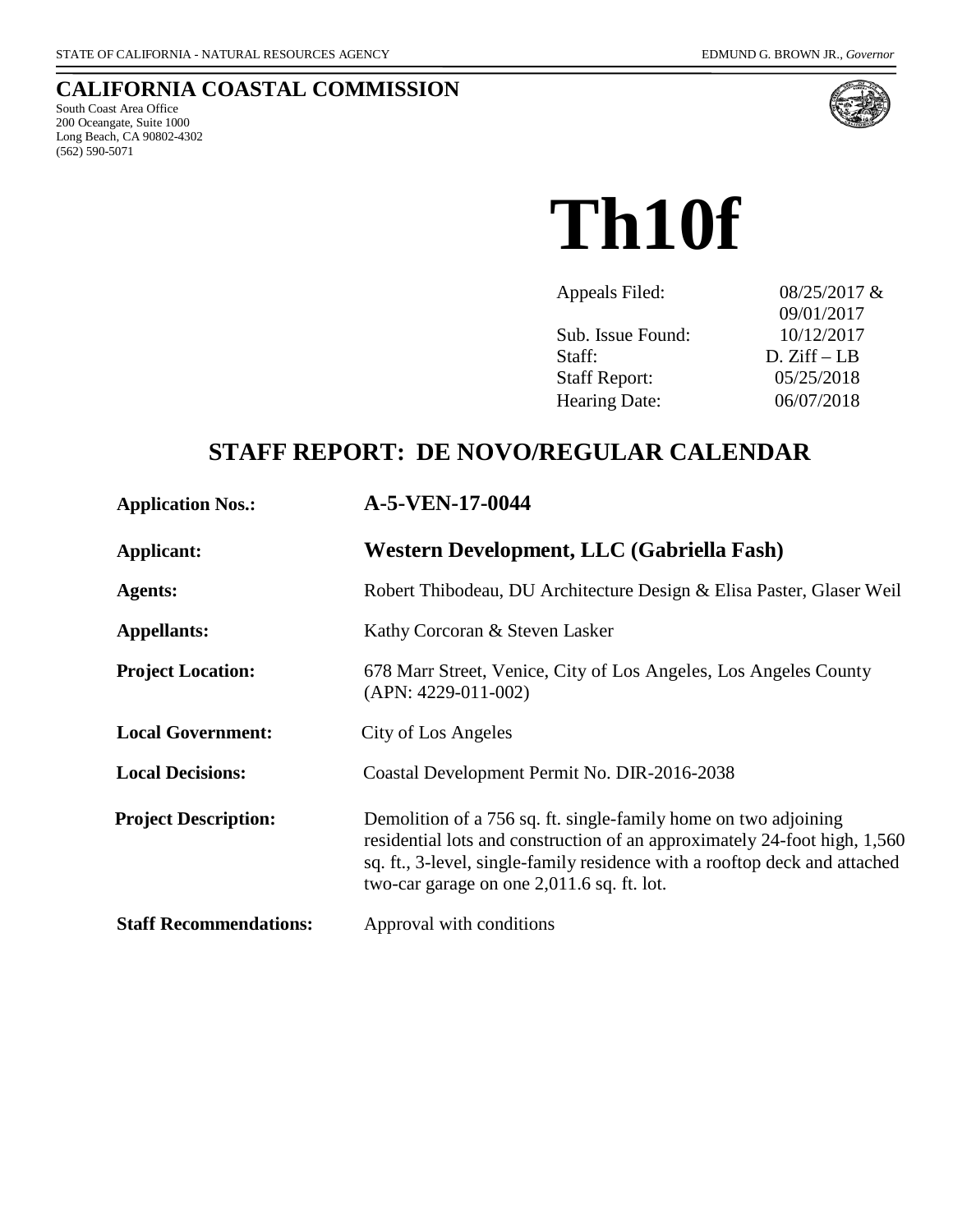## **SUMMARY OF STAFF RECOMMENDATION**

On March 30, 2017, the City of Los Angeles approved two coastal development permits (Case Nos. DIR-2016-2010 and DIR-2016-2038) with conditions for demolition of a 756 square foot single-family home that currently occupies two adjoining residential lots, and construction of two three-story single-family residences, one on each of the two lots. On August 25, 2017 and September 1, 2017 two appeals were filed. The appellants and co-signing neighbors contended that the City-approved developments were not consistent with the community character policies of Chapter 3 of the Coastal Act or the certified Venice LUP with respect to the mass, scale, and character of the surrounding neighborhood. In particular, they were concerned about the height of the proposed structures and the loss of articulated façades on Marr Street and Olive Street. The appellants also contended that the City- approved projects were too big and would prejudice the preparation of a Local Coastal Program (LCP) that is in conformity with the Chapter 3 policies of the Coastal Act because they would be setting a precedent for out-of-scale development. In its action on October 12, 2017 the Commission found a substantial issue with respect to the grounds on which the appeals were filed.

Following the Commission's substantial issue determination for the City-approved projects, the applicant's representatives met with Commission staff to discuss various design options that would be more compatible with the character of the neighboring residences, including structures with a reduced height and a second level step back to provide more articulation. Subsequently, the applicant's representatives submitted revised plans featuring smaller two-story homes with basements and open-air decks and balconies on both façades. The proposed structure at 678 Marr Street has been reduced from 1,575 square feet to 1,560 square feet with a maximum height of 23 feet, 10 inches and new inset decks and balconies. See **[Exhibits 2 and 3](https://documents.coastal.ca.gov/reports/2018/6/th10f/th10f-6-2018-exhibits.pdf)** for a comparison between the currently proposed project and the City-approved project. As revised, the proposed development would not set a precedent for out-of-scale development and would not prejudice the preparation of a LCP.

Therefore, staff recommends **approval** of Coastal Development Permit (CDP) No. A-5-VEN-17-0044 with conditions. The recommended special conditions require the applicant to undertake development in accordance with the approved final plans (**Special Condition 1**), provide non-invasive, low water use landscaping and drip or microspray irrigation (**Special Condition 2**), and implement construction best management practices (**Special Condition 3**).

The motion to carry out the staff recommendation is on page four. The applicant agrees with the recommendation.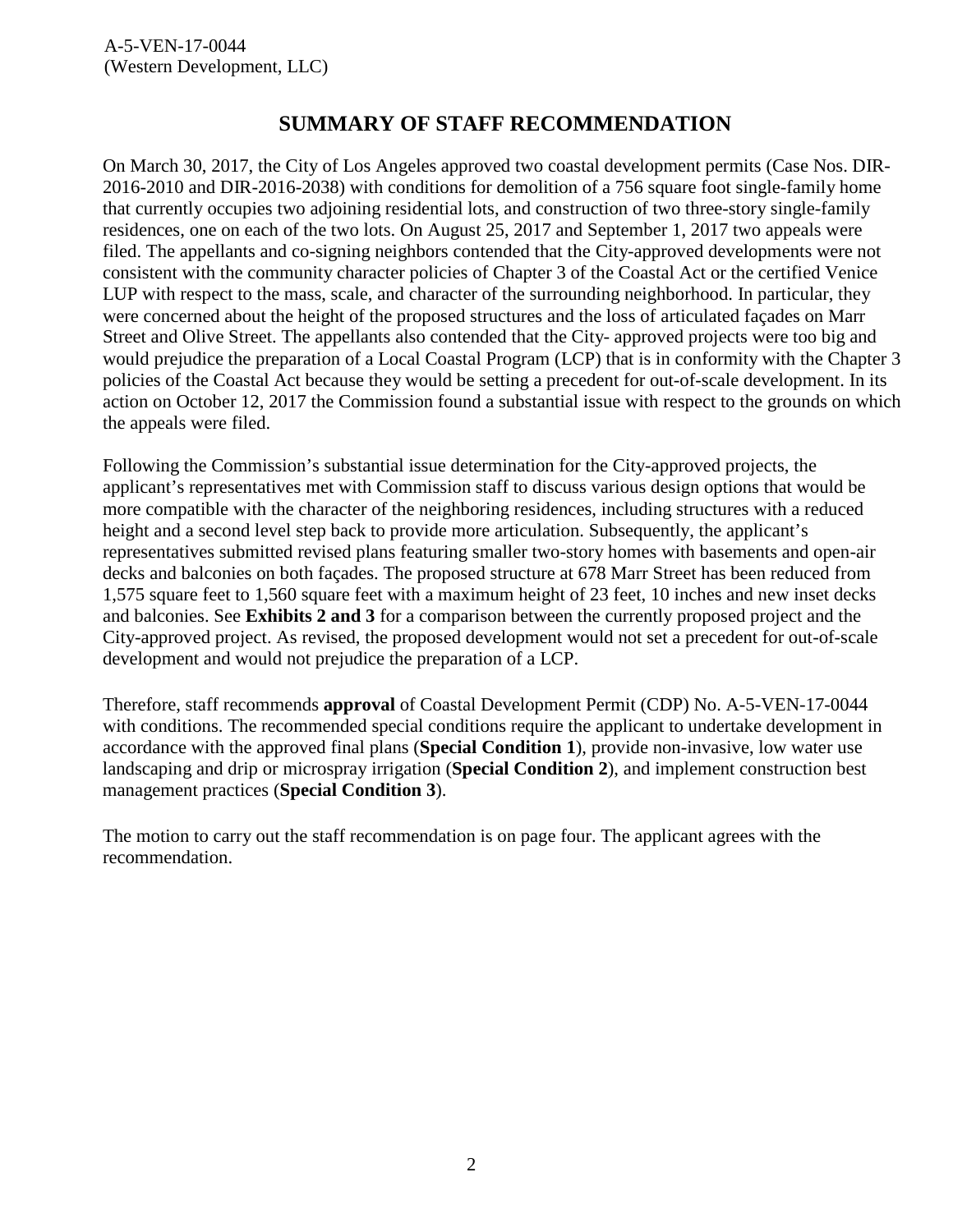# **TABLE OF CONTENTS**

#### **APPENDICES**

Appendix A - Substantive File Documents

#### **EXHIBITS**

Exhibit 1 - Vicinity Maps

Exhibit 2 - Project Plans for 678 Marr Street

<span id="page-2-0"></span>Exhibit 3 – City-approved Project Plans and Renderings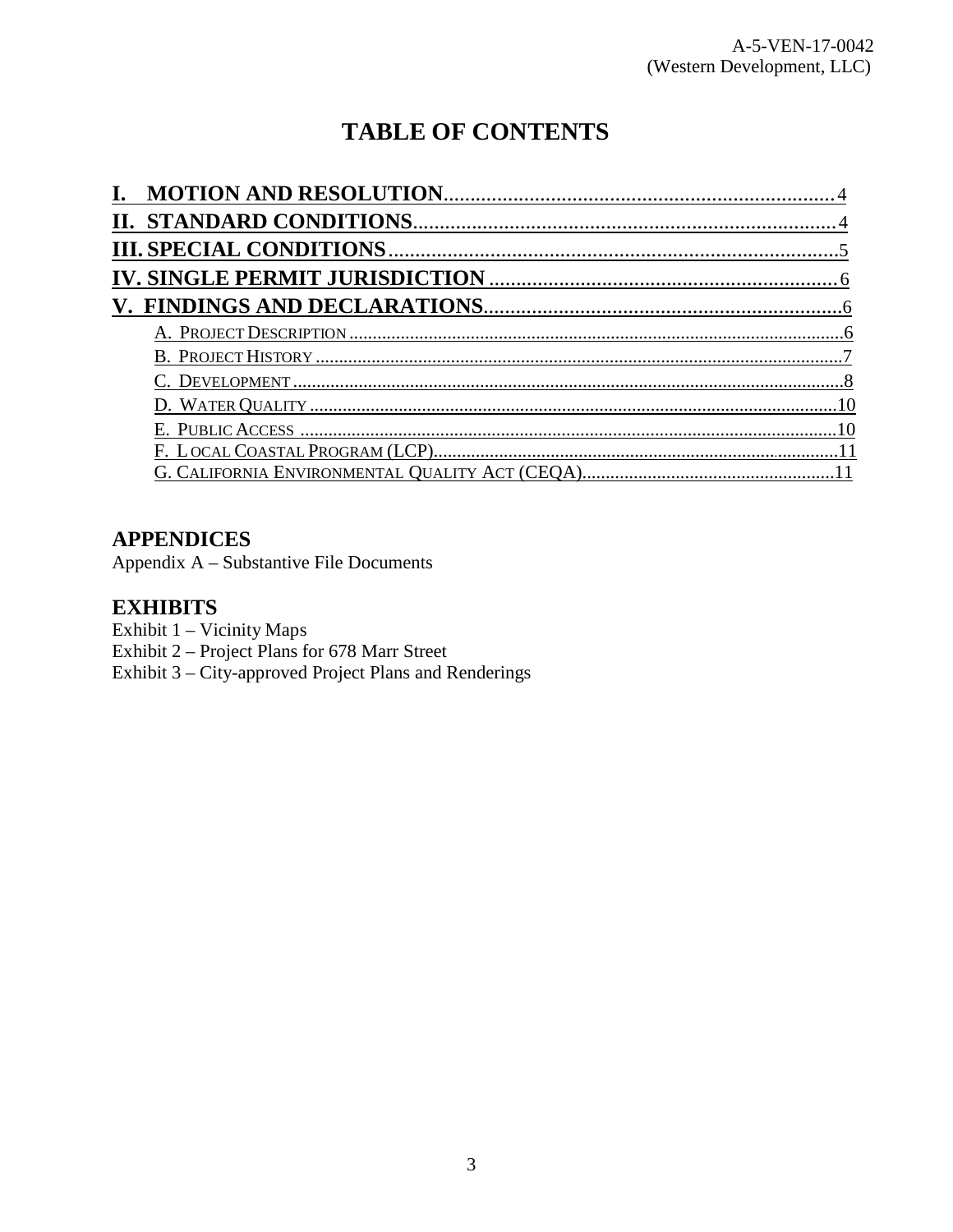# **I. MOTION AND RESOLUTION – DE NOVO**

#### **Motion:**

*I move that the Commission approve Coastal Development Permit Application No. A-5-VEN-17-0044 pursuant to the staff recommendation.* 

Staff recommends a **YES** vote. Passage of this motion will result in approval of the permit as conditioned and adoption of the following resolution and findings. The motion passes only by affirmative vote of a majority of the Commissioners present.

#### **Resolution:**

*The Commission hereby approves Coastal Development Permit Application No. A-VEN-17-0044 for the proposed development and adopts the findings set forth below on grounds that the development as conditioned will be in conformity with the policies of Chapter 3 of the Coastal Act and will not prejudice the ability of the local government having jurisdiction over the area to prepare a Local Coastal Program conforming to the provisions of Chapter 3. Approval of the permit complies with the California Environmental Quality Act because either 1) feasible mitigation measures and/or alternatives have been incorporated to substantially lessen any significant adverse effects of the development on the environment, or 2) there are no further feasible mitigation measures or alternatives that would substantially lessen any significant adverse impacts of the development on the environment.* 

## <span id="page-3-0"></span>**II. STANDARD CONDITIONS**

This permit is granted subject to the following standard conditions:

- 1. **Notice of Receipt and Acknowledgment**. The permit is not valid and development shall not commence until a copy of the permit, signed by the permittee or authorized agent, acknowledging receipt of the permit and acceptance of the terms and conditions, is returned to the Commission office.
- 2. **Expiration.** If development has not commenced, the permit will expire two years from the date on which the Commission voted on the application. Development shall be pursued in a diligent manner and completed in a reasonable period of time. Application for extension of the permit must be made prior to the expiration date.
- 3. **Interpretation.** Any questions of intent of interpretation of any condition will be resolved by the Executive Director or the Commission.
- 4. **Assignment.** The permit may be assigned to any qualified person, provided assignee files with the Commission an affidavit accepting all terms and conditions of the permit.
- 5. **Terms and Conditions Run with the Land.** These terms and conditions shall be perpetual, and it is the intention of the Commission and the permittee to bind all future owners and possessors of the subject property to the terms and conditions.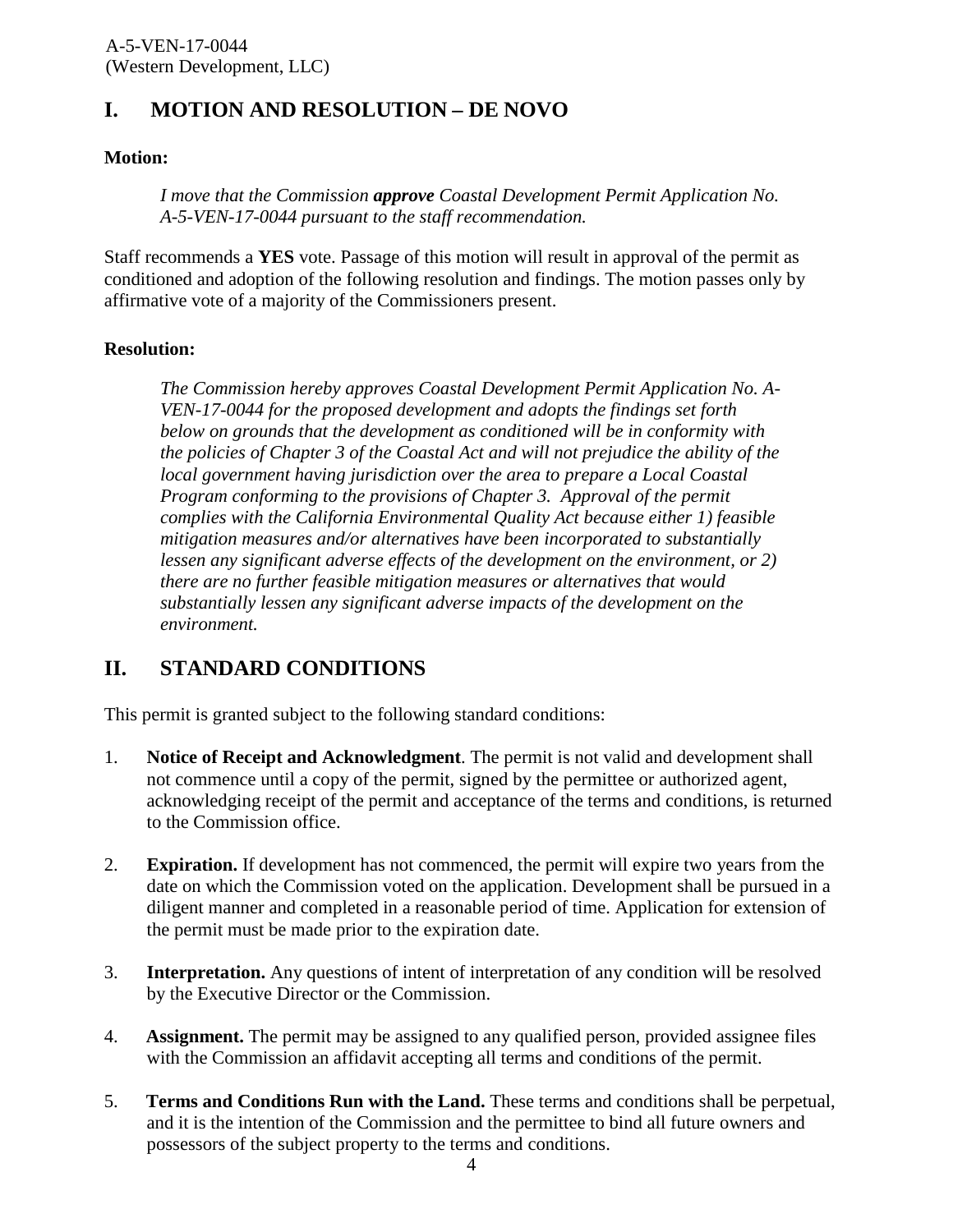# <span id="page-4-0"></span>**III. SPECIAL CONDITIONS**

- 1. **Permit Compliance.** The permittee shall undertake development in accordance with the approved final plans. Any proposed changes to the approved final plans shall be reported to the Executive Director. No changes to the approved final plans shall occur without Commission-approved amendments to Coastal Development Permit Nos. A-5-VEN-17-0044 unless the Executive Director determines that no amendments are legally required.
- 2. **Landscaping.** Any future landscaping of the site shall be consistent with the following:
	- A. Vegetated landscaped areas shall consist of native plants or non-native drought tolerant plants, which are non-invasive. No plant species listed as problematic and/or invasive by the California Native Plant Society (http://www.CNPS.org/), the California Invasive Plant Council (formerly the California Exotic Pest Plant Council) (http://www.cal-ipc.org/), or as may be identified from time to time by the State of California shall be employed or allowed to naturalize or persist on the site. No plant species listed as a "noxious weed" by the State of California or the U.S. Federal Government shall be utilized within the property. All plants shall be low water use plants as identified by California Department of Water Resources (See:

[http://www.water.ca.gov/wateruseefficiency/docs/wucols00.pdf\)](http://www.water.ca.gov/wateruseefficiency/docs/wucols00.pdf).

- B. Use of reclaimed water for irrigation is encouraged. If using potable water for irrigation, only drip or microspray irrigation systems may be used. Other water conservation measures shall be considered, such as weather based irrigation controllers.
- 3. **Construction Responsibilities and Debris Removal.** By acceptance of this permit, the permittee agrees that the approved development shall be carried out in compliance with the following BMPs:
	- (a) No demolition or construction materials, debris, or waste shall be placed or stored where it may enter sensitive habitat, receiving waters or a storm drain, or be subject to wave, wind, rain, or tidal erosion and dispersion.
	- (b) No demolition or construction equipment, materials, or activity shall be placed in or occur in any location that would result in impacts to environmentally sensitive habitat areas, streams, wetlands or their buffers.
	- (c) Any and all debris resulting from demolition or construction activities shall be removed from the project site within 24 hours of completion of the project.
	- (d) Demolition or construction debris and sediment shall be removed from work areas each day that demolition or construction occurs to prevent the accumulation of sediment and other debris that may be discharged into coastal waters.
	- (e) All trash and debris shall be disposed in the proper trash and recycling receptacles at the end of every construction day.
	- (f) The applicant shall provide adequate disposal facilities for solid waste, including excess concrete, produced during demolition or construction.
	- (g) Debris shall be disposed of at a legal disposal site or recycled at a recycling facility. If the disposal site is located in the coastal zone, a coastal development permit or an amendment to this permit shall be required before disposal can take place unless the Executive Director determines that no amendment or new permit is legally required.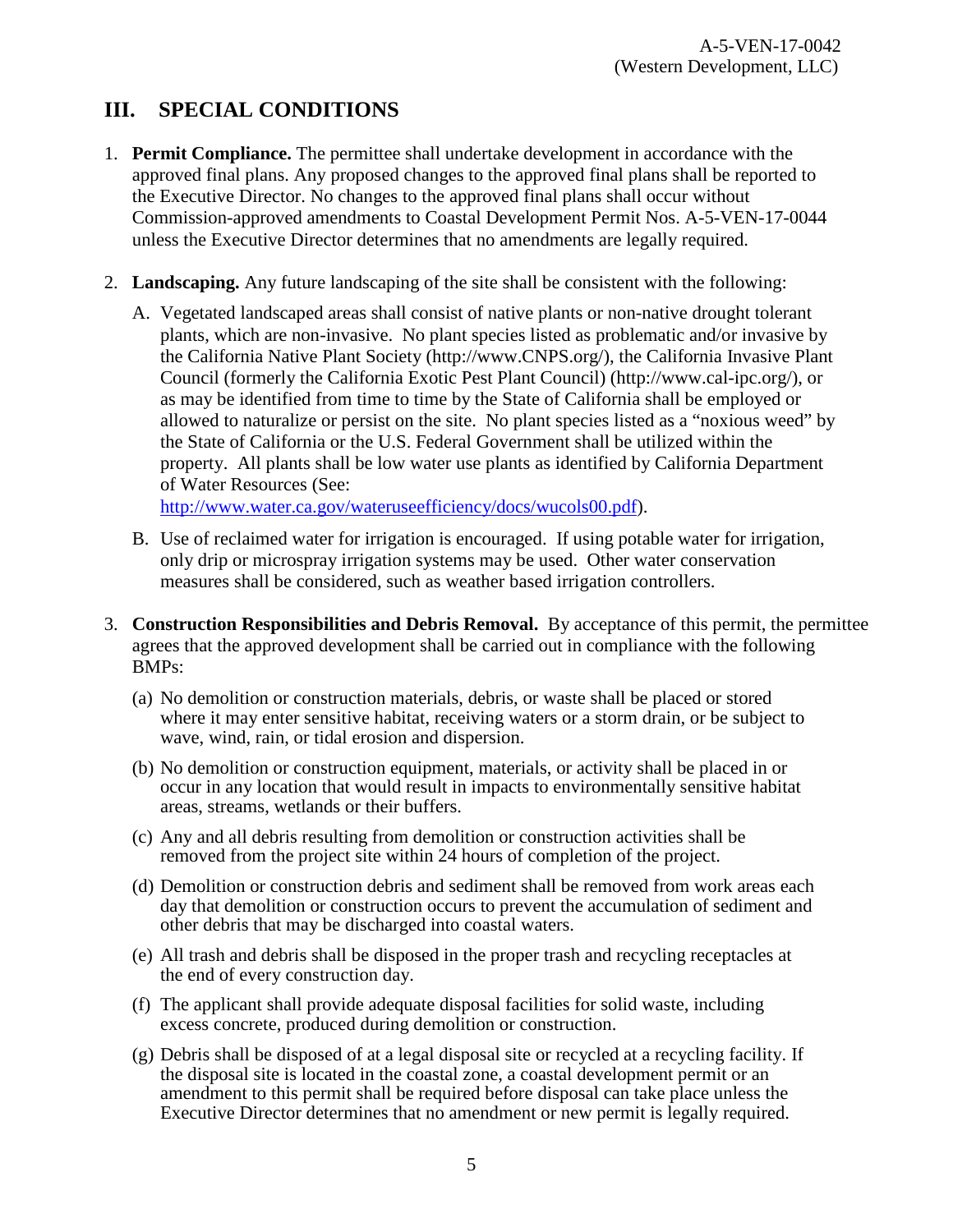- (h) All stock piles and construction materials shall be covered, enclosed on all sides, shall be located as far away as possible from drain inlets and any waterway, and shall not be stored in contact with the soil.
- (i) Machinery and equipment shall be maintained and washed in confined areas specifically designed to control runoff. Thinners or solvents shall not be discharged into sanitary or storm sewer systems.
- (j) The discharge of any hazardous materials into any receiving waters shall be prohibited.
- (k) During construction of the proposed project, no runoff, site drainage or dewatering shall be directed from the site into any canal or street that drains into a canal, unless specifically authorized by the California Regional Water Quality Control Board.
- (l) Spill prevention and control measures shall be implemented to ensure the proper handling and storage of petroleum products and other construction materials. Measures shall include a designated fueling and vehicle maintenance area with appropriate berms and protection to prevent any spillage of gasoline or related petroleum products or contact with runoff. The area shall be located as far away from the receiving waters and storm drain inlets as possible.
- (m)Best Management Practices (BMPs) and Good Housekeeping Practices (GHPs) designed to prevent spillage and/or runoff of demolition or construction-related materials, and to contain sediment or contaminants associated with demolition or construction activity, shall be implemented prior to the on-set of such activity.
- (n) All BMPs shall be maintained in a functional condition throughout the duration of construction activity.

# <span id="page-5-0"></span>**IV. SINGLE PERMIT JURISDICTION AREA**

Within the areas specified in Section 30601, which is known in the City of Los Angeles permit program as the *Dual Permit Jurisdiction* area, the Coastal Act requires that any development which receives a local coastal development permit also obtain a second (or "dual") coastal development permit from the Coastal Commission. The Commission's standard of review for the subject development in the *Dual Permit Jurisdiction* area is the Chapter 3 policies of the Coastal Act. For projects located inland of the areas identified in Section 30601 (i.e., projects in the *Single Permit Jurisdiction*), the City of Los Angeles local coastal development permit is the only coastal development permit required. The subject project site herein is located within the *Single Permit Jurisdiction Area*.

# <span id="page-5-1"></span>**V. FINDINGS AND DECLARATIONS**

## <span id="page-5-2"></span>**A. PROJECT DESCRIPTION AND LOCATION**

 $\overline{a}$ 

The applicant proposes to demolish a 756 square foot single-family home on the two adjoining lots and construct two three-level (two-story plus basement), single-family residences, one on each lot.<sup>[1](#page-5-3)</sup> The proposed residence on the 2,011.6 square foot lot at 678 Marr Street is 23 feet, 10 inches high and 1,560 square feet in area with a rooftop deck and attached two-car garage

<span id="page-5-3"></span><sup>&</sup>lt;sup>1</sup> Related to this action is Permit Application No. A-5-VEN-17-0042, which will be heard by the Commission on June 7, 2018, and also would authorize demolition of a 756 sq. ft. house and construction of an approximately 24 foot high, 2,060 sq. ft., two-story plus basement structure on an adjacent lot at 676 Marr Street. Although it may be redundant for both permits to authorize demolition of the existing house, the demolition will be occurring on both of the lots that are the subject of the separate proposals for new single family residences, so staff believed that it was important for the demolition to be authorized in each permit.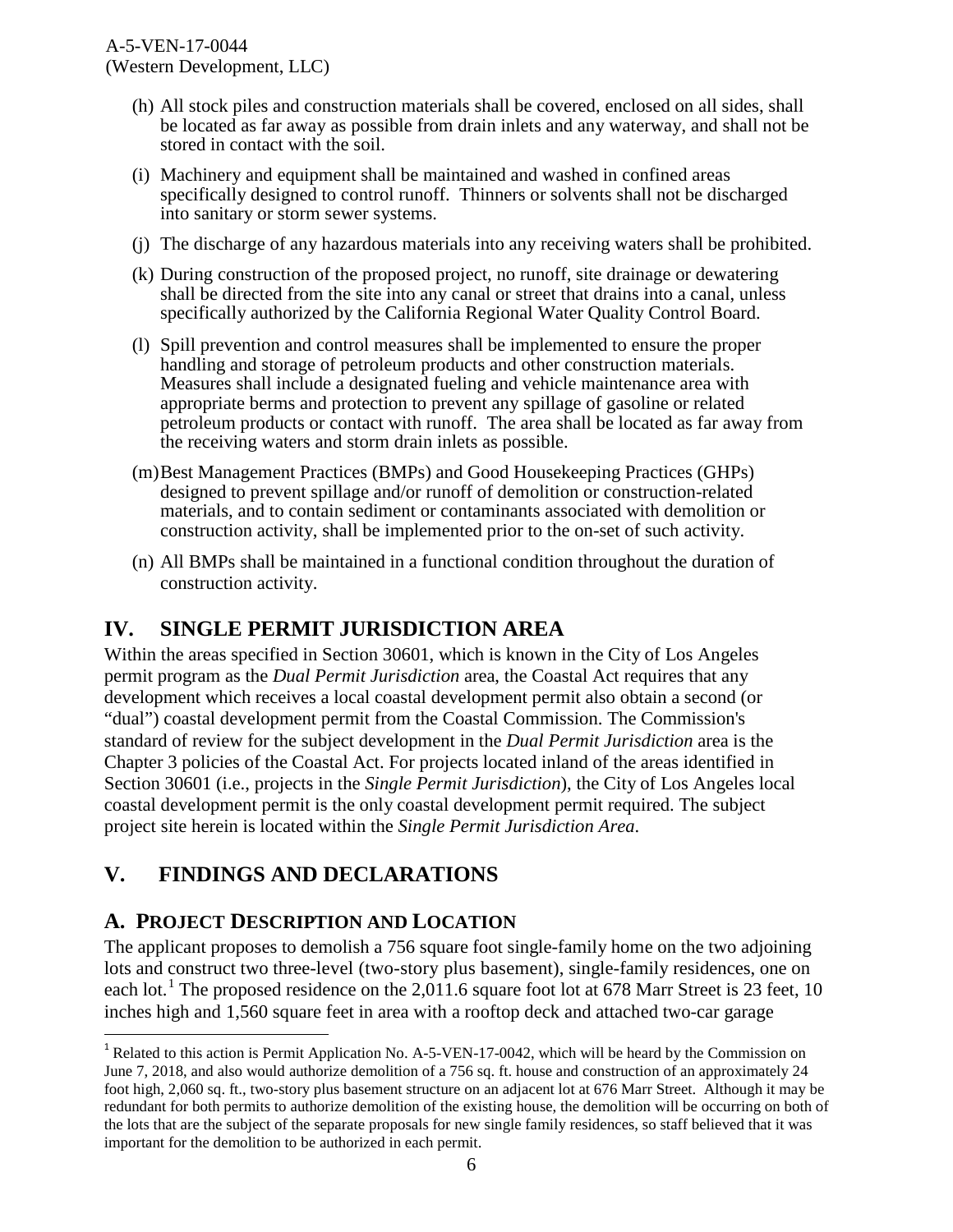(**[Exhibit 2](https://documents.coastal.ca.gov/reports/2018/6/th10f/th10f-6-2018-exhibits.pdf)**). No rooftop access structures are proposed. A curb cut currently exists at the Marr Street frontage of this lot. No new curb cuts for this property are proposed.

The project site is located on two contiguous lots zoned R1-1 by the City of Los Angeles and designated as Low Single-Family Residential by the certified Venice LUP in a residential neighborhood of the Southeast Venice subarea. The subject site is a through parcel with frontage on both Marr Street to the north and Olive Street to the south, and is about one mile inland of Venice Beach and Ocean Front Walk and 0.25 miles inland of the Marina Del Rey Harbor **[\(Exhibit 1\)](https://documents.coastal.ca.gov/reports/2018/6/th10f/th10f-6-2018-exhibits.pdf)**. The site is currently developed with a 756 square foot single-story home on a 4,413.4 square foot parcel on two lots. The combined lots are near the midpoints of both Marr Street and Olive Street. The subject block and surrounding neighborhood primarily consist of one- and two-story, single-family residences and duplexes. However, there are a few two-story and two three-story apartment buildings across the street from the project site.

## <span id="page-6-0"></span>**B. PROJECT HISTORY**

On December 19, 2016, the City held a public hearing for Local Coastal Development Permit Nos. DIR-2016-2010 and DIR-2016-2038 (Western Development, LLC). On March 30, 2017, the Director of City Planning issued approvals for the Local CDPs and Mello Act Compliance Reviews for the proposed projects. A Zoning Administrator Adjustment from LAMC Section 12.21.C.2 was also approved to allow a reduced passageway of five feet in lieu of the 10 feet otherwise required for the proposed project at 678 Marr Street. Concurrently, a reduction of the required 20-foot front yard setback on Marr Street was denied. Director's approvals of the two separate CDPs were appealed to the West Los Angeles Area Planning Commission (WLAAPC) and heard on June 27, 2017. The WLAAPC did not reach consensus with a 2-2 deadlock vote resulting in failure to act and denial of the local appeal.

The City's Notices of Final Local Action for Local CDP Nos. DIR 2016-2010 and DIR 2016- 2038 were received in the Coastal Commission's Long Beach Office on August 4, 2017, and the Coastal Commission's required 20 working-day appeal periods were established. On August 25, 2017 and September 1, 2017, within the 20 working-day appeal period, Kathy Corcoran and Steven Lasker, respectively, submitted appeals of the City's approvals of the two Local Coastal Development Permits. No other appeals were received prior to the end of the appeal period on September 1, 2017.

The description for the appealed City-approved projects, subjects of A-5-VEN-17-0042 and A-5- VEN-17-0044, reads as follows:

"Appeals of City of Los Angeles' Local Coastal Development Permit Nos. DIR-2016- 2010 and DIR-2016-2038 granted for demolition of a 756 sq. ft. single-family home on two adjoining residential lots and construction of two 3-story, single-family residences: 1) approximately 30-feet high, 2,686 sq. ft. on a 2,401.8 sq. ft. lot; and 2) approximately 30 feet high, 1,575 sq. ft. on a 2,011.6 sq. ft. lot; each with a rooftop deck and attached twocar garage."

On October 12, 2017, the Commission found that a substantial issue exists with respect to the proposed project's consistency with the Chapter 3 policies of the Coastal Act. The de novo portion of the hearing was postponed at the request of the applicant. The Commission's action voided the local coastal development permits and the Commission is now required to hold a de novo hearing on the merits of the project.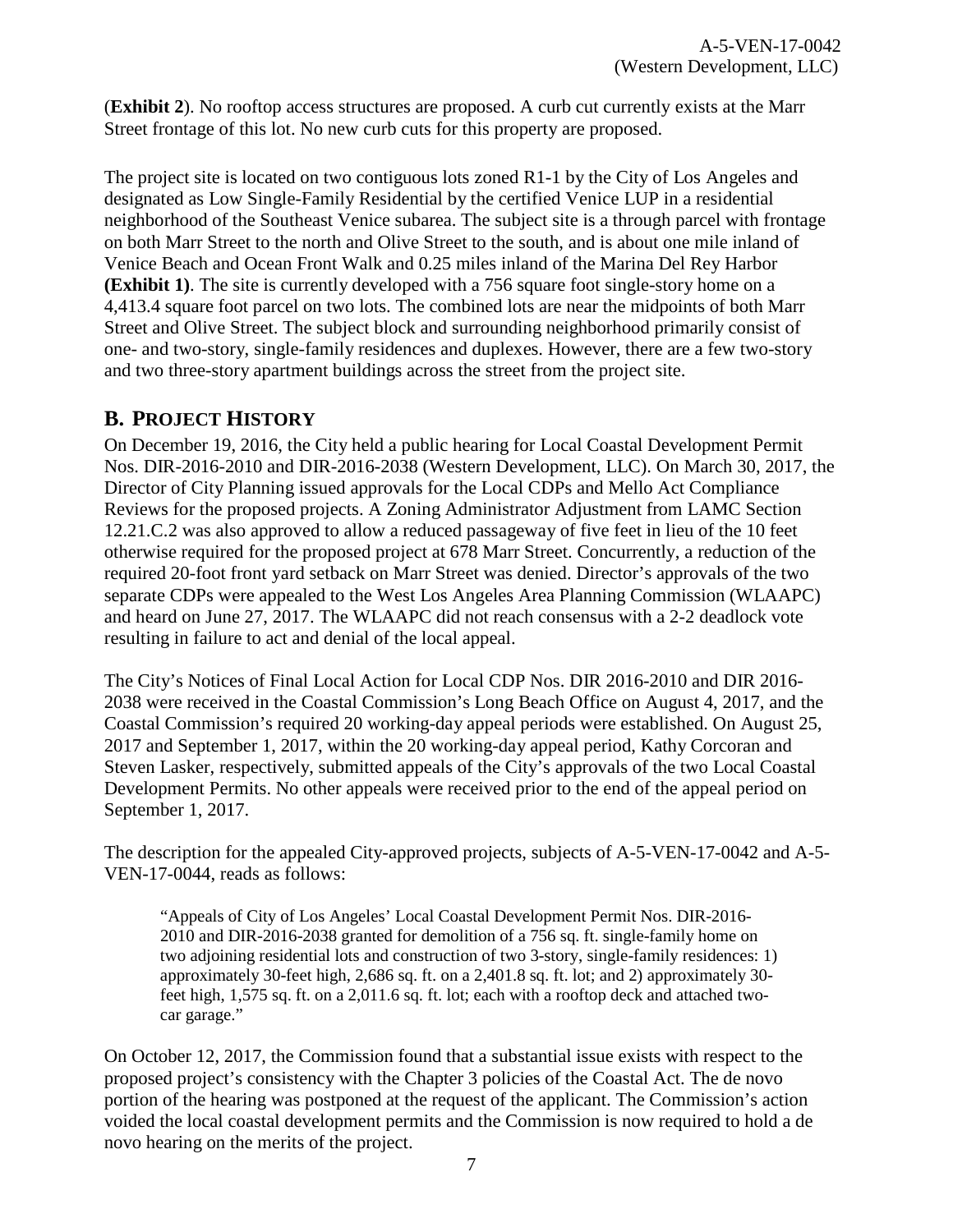#### <span id="page-7-0"></span>**C. DEVELOPMENT**

Section 30251 of the Coastal Act states, in part:

*The scenic and visual qualities of coastal areas shall be considered and protected as a resource of public importance. Permitted development shall…be visually compatible with the character of surrounding areas, and where feasible to restore and enhance visual quality in visually degraded areas.*

Section 30253 of the Coastal Act states, in part:

*New development shall…*

*(e) where appropriate, protect special communities and neighborhoods that, because of their unique characteristics, are popular visitor destination points for recreational uses.*

The certified Venice LUP sets forth the following relevant policies:

Policy I. A. 1. Residential Development states:

*The Venice LUP recognizes the importance of existing pedestrian scale singlefamily residential neighborhoods and the need to conserve them...*

*b) Residential Lot Consolidations* 

*ii) Building façades shall be varied and articulated to provide a pedestrian scale which results in consistency with neighboring structures on small lots.*

Policy I. A. 2. Preserve Stable Single-Family Residential Neighborhoods states:

*Ensure that the character and scale of existing single-family neighborhoods is maintained and allow for infill development provided that it is compatible with and maintains the density, character and scale of the existing development.*

#### Policy I. A. 3. Yards states:

*Yards shall be required in order to accommodate the need for fire safety and onsite recreation consistent with the scale and character of the neighborhood.*

#### Policy I. E. 2. Scale states, in part:

*New development within the Venice Coastal Zone shall respect the scale and character of the community development. Buildings which are of a scale compatible with the community (with respect to bulk, height, buffer and setback) shall be encouraged. All new development and renovations should respect the scale, massing, and landscape of existing residential neighborhoods […]*

#### Policy I. E. 3. Architecture states:

*Varied styles of architecture are encouraged with building façades which incorporate varied planes and textures while maintaining the neighborhood scale and massing.*

Coastal Act Sections 30251 and 30253(e) require the protection of scenic and visual qualities of coastal areas with Section 30253(e) specifically requiring the protection of special communities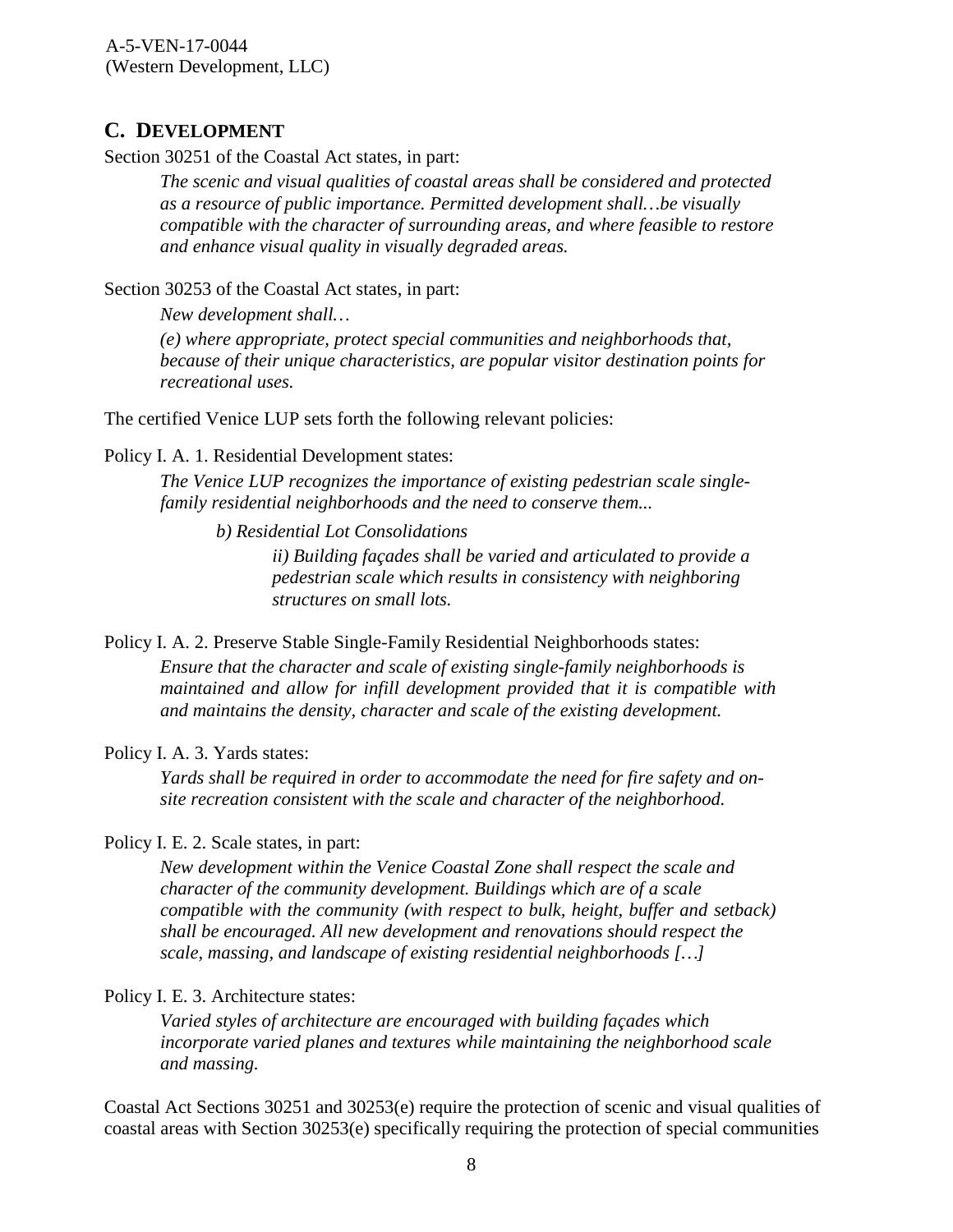and neighborhoods that, because of their unique characteristics, are popular visitor serving destination points for recreational uses. The Commission has previously found that Venice's unique social and architectural diversity should be protected as a Special Coastal Community. The certified Venice Land Use Plan (LUP) also sets forth policies to preserve the community character, scale, and architectural diversity of Venice as a Special Coastal Community. The certified Venice LUP states that the character and scale of single-family neighborhoods should be maintained and that infill development should be allowed provided that it is compatible with and maintains the density, character, and scale of the existing development (Policy I.A.2).

The existing residential development on the same block as the proposed project is comprised of one- and two-story single-family homes mostly under 25 feet in height. The two homes on either side of the site, both built in the 1950s, have frontages under 18 feet in height. These structures' footprints take up less than 40% of their parcels' areas. The sloped roof of the home immediately west of the site has a maximum height of 27 feet and is the tallest structure on the block. The residence directly across Marr Street from the site and the eight structures on either side of that residence are all about 20 feet in height or smaller. Of the four homes directly across Olive Street from the site, three are one-story residences and one is a two-story residence. The neighboring structures described are typical of many of the properties surrounding the site.

In order to determine whether or not a proposed project is appropriate with regard to community character, the Commission looks at the existing development in an area to determine whether or not a proposed project is compatible. Based on past Commission actions in the Venice community, development located within the block are utilized to determine whether or not a proposed project is appropriate with regard to visual compatibility, mass, and scale. Also, certified LUP Policy I. E.3 states that, "v*aried styles of architecture are encouraged..."* This policy encourages a variety of styles and discourages focus on subjective judgments about what architectural style is preferred. Hence, the Commission uses height limits, setback requirements and bulk to limit the mass and scale of new structures so that they are compatible with the character with the surrounding area.

On October 12, 2017, the Commission found that the City-approved projects, at 30-feet high with minimal articulation, raised a substantial issue in regard to consistency with the character and scale of the neighboring residences (**[Exhibit 3](https://documents.coastal.ca.gov/reports/2018/6/th10f/th10f-6-2018-exhibits.pdf)**). Subsequently, the applicant's representatives worked with Commission staff on various options to maintain the density, character, and scale of the surrounding development. The proposed project would increase the density on the project site from one single-family residence on two contiguous lots to one single-family residence on each of the two lots. The construction of two residences at the project site would add one unit to the housing supply in Venice while remaining consistent with the density of the single-family residences on the subject block.

In terms of character and scale, Commission staff suggested that the applicant reduce the height of the proposed structure to be consistent with the heights of the neighboring residences, which average approximately 20 feet, and add a step-back on the upper-level to give off a single-story appearance from the street more consistent with the pedestrian-friendly frontages of the neighboring residences. While the revised project, as proposed, does not include a full secondlevel step-back, the height of the structure is reduced by more than 6 feet from the prior approval, through the elimination of the third story. The proposed two-story project still has three levels, but only two levels are visible because the lowest level is subterranean.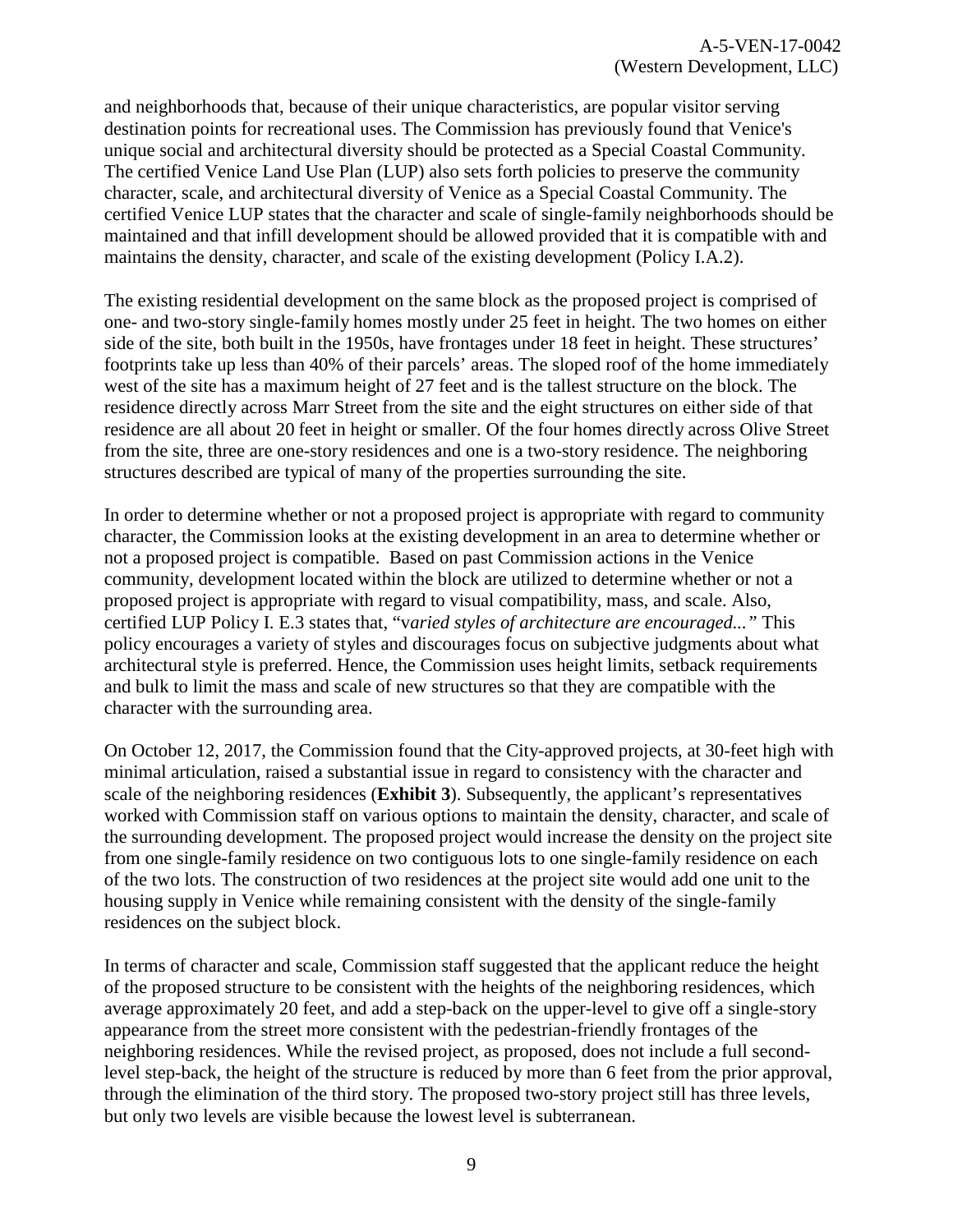The proposed two-story house is lower in height than the three-story house previously approved by the City. The proposed height of the structure at 23 feet, 10 inches is higher than the neighboring house, which has a maximum height of approximately 17 feet; however it is not inconsistent with other homes on the block with maximum heights of 27, 26, and 22 feet. In addition, the currently proposed structure has a slightly smaller footprint than the City-approved structure (15 square feet less) and includes inset, open-air decks and balconies. The currently proposed structure also has a setback on Marr that is over three feet larger than required in the City's zoning code. Additionally, the current proposal does not include roof access structures which the City had approved previously. Thus, the proposed revised project protects the scenic and visual qualities of the Venice neighborhood, consistent with the Sections 30251 and 30253(e) of the Coastal Act, and maintains the density, character, and pedestrian scale of the existing development, consistent with the policies of the certified Venice LUP. **Special Condition 1**  requires that development be undertaken in accordance with the approved final plans.

#### <span id="page-9-0"></span>**D. WATER QUALITY**

Section 30231 of the Coastal Act states:

*The biological productivity and the quality of coastal waters, streams, wetlands, estuaries, and lakes appropriate to maintain optimum populations of marine organisms and for the protection of human health shall be maintained and, where feasible, restored through, among other means, minimizing adverse effects of waste water discharges and entrainment, controlling runoff, preventing depletion of ground water supplies and substantial interference with surface waterflow, encouraging waste water reclamation, maintaining natural vegetation buffer areas that protect riparian habitats, and minimizing alteration of natural streams.* 

Section 30253 of the Coastal Act states, in part:

*New development shall do all of the following:* 

*(a) Minimize energy consumption and vehicle miles traveled.*

The project has the potential to degrade water quality during construction by input of sediment, debris, and hazardous waste without the use of best management practices. In order to preserve water quality during construction, **Special Condition 3** requires the applicant to implement construction best management practices. In order to ensure that water quality is preserved, **Special Condition 2** requires the installation of non-invasive, drought-tolerant vegetation. **Special Condition 2** also minimizes energy use over the life of the development by requiring the use of water-conservative irrigation systems. Therefore, the Commission finds that the proposed development, as conditioned, conforms with Sections 30231 and 30253 of the Coastal Act regarding protection of water quality and minimization of energy consumption.

#### <span id="page-9-1"></span>**E. PUBLIC ACCESS**

Section 30210 of the Coastal Act states:

 *In carrying out the requirement of Section 4 of Article X of the California Constitution, maximum access, which shall be conspicuously posted, and recreational opportunities shall be provided for all the people consistent with public safety needs and the need to protect public rights, rights of private property owners, and natural resource areas from overuse.*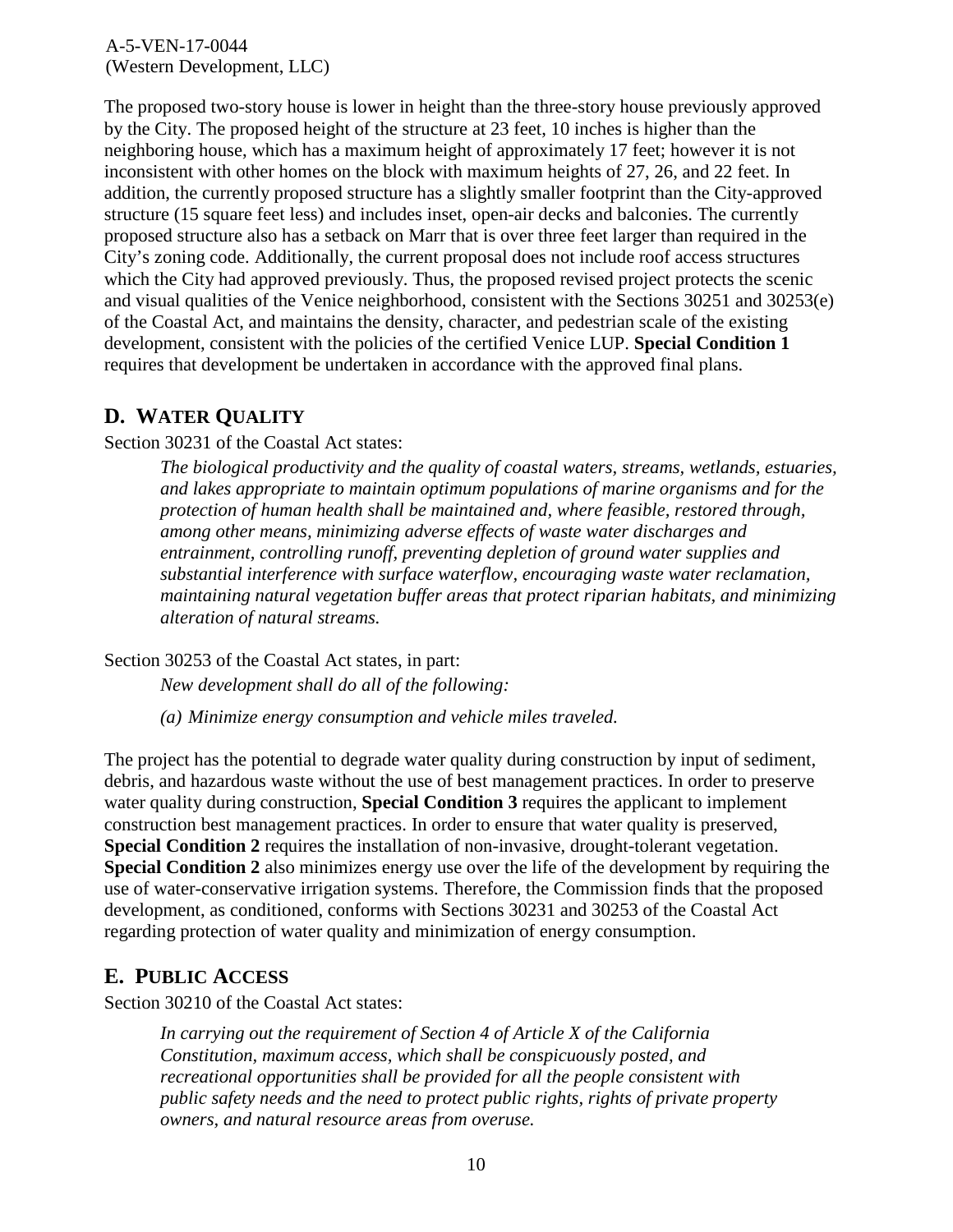Section 30211 of the Coastal Act states:

*Development shall not interfere with the public's right of access to the sea where acquired through use or legislative authorization, including, but not limited to, the use of dry sand and rocky coastal beaches to the first line of terrestrial vegetation.*

Section 30212 of the Coastal Act states, in part:

*(a) Public access from the nearest public roadway to the shoreline and along the coast shall be provided in new development projects except where: ...adequate access exists nearby...* 

Section 30252 of the Coastal Act states, in part:

*The location and amount of new development should maintain and enhance public access to the coast by... providing adequate parking facilities...* 

Venice Beach is a popular destination for many coastal visitors; thus, limited parking availability can be a barrier to public access. As proposed, there are no predicted impacts to coastal access. The proposed project provides two parking spaces in the ground-level garage, plus added space for two vehicles on the driveway. No curb cut is proposed for this site. Therefore, as conditioned, the development conforms with Sections 30210 through 30214, Sections 30220 through 30224, and 30252 of the Coastal Act.

#### <span id="page-10-0"></span>**F. LOCAL COASTAL PROGRAM**

Section 30604(a) of the Coastal Act provides that the Commission shall issue a coastal development permit only if the project will not prejudice the ability of the local government having jurisdiction to prepare a Local Coastal Program (LCP) that conforms with Chapter 3 policies of the Coastal Act:

Prior to certification of the Local Coastal Program, a Coastal Development Permit shall be issued if the issuing agency, or the Commission on appeal, finds that the proposed development is in conformity with the provisions of Chapter 3 (commencing with Section 30200) of this division and that the permitted development will not prejudice the ability of the local government to prepare a local coastal program that is in conformity with the provisions of Chapter 3 (commencing with Section 30200).

At this time, the City of Los Angeles does not have a certified Local Coastal Program for the Venice area. The City of Los Angeles Land Use Plan (LUP) for Venice was effectively certified on June 14, 2001. The Commission's standard of review for the proposed development is the Chapter 3 policies of the Coastal Act. The certified Venice LUP is advisory in nature and may provide guidance.

As conditioned, the proposed development is consistent with Chapter 3 of the Coastal Act and with the certified Land Use Plan for the area. Approval of the project, as conditioned, will not prejudice the ability of the local government to prepare an LCP that is in conformity with the provisions of Chapter 3 of the Coastal Act.

#### <span id="page-10-1"></span>**G. CALIFORNIA ENVIRONMENTAL QUALITY ACT**

Section 13096 Title 14 of the California Code of Regulations requires Commission approval of a